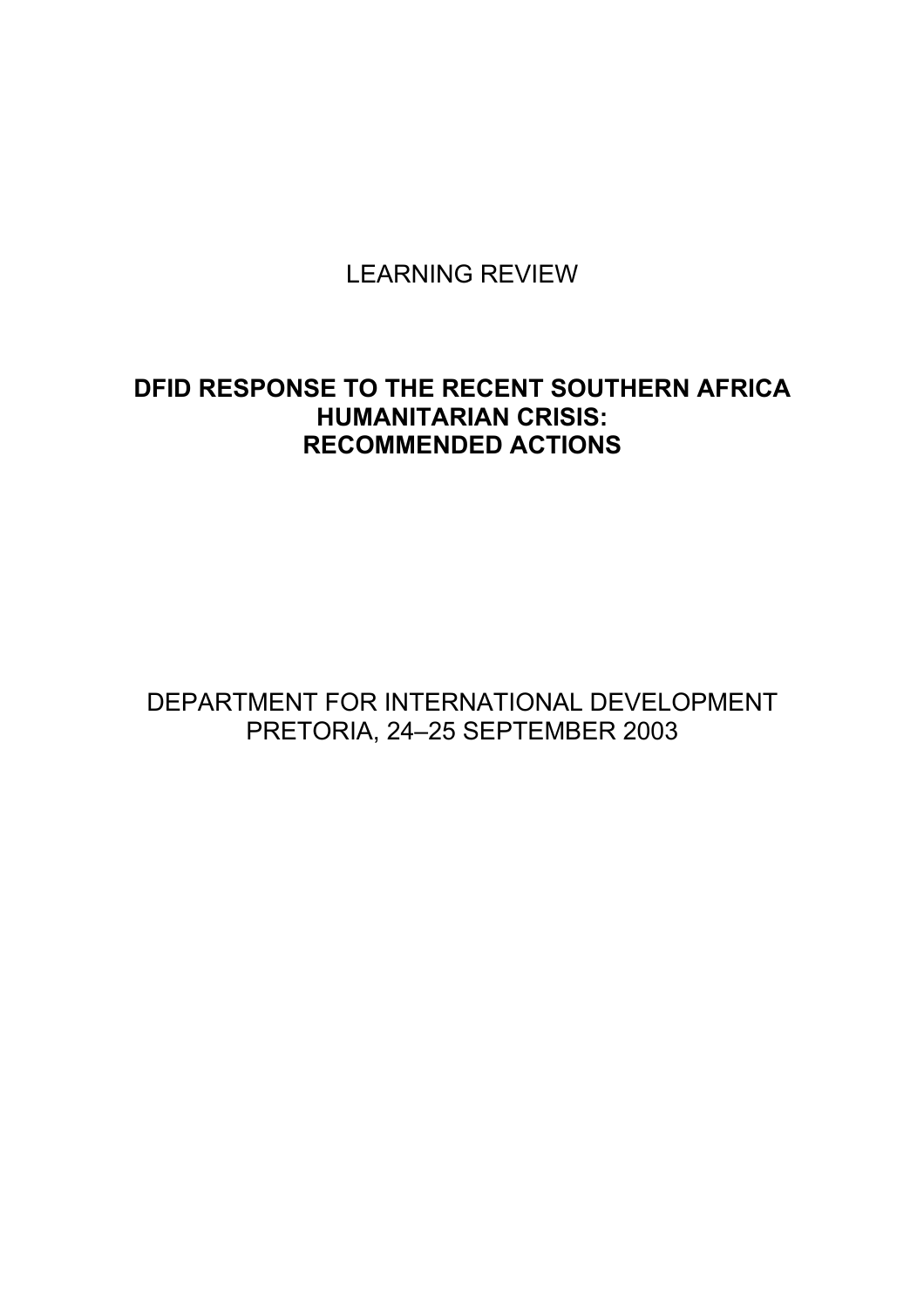# **Report prepared by ODI Support Team on behalf of DFID:**

Elizabeth Cromwell (technical discussant) e.cromwell@odi.org.uk

Isobel McConnan (facilitator) Isobel.Mcconnan@ntlworld.com

# **DFID contacts:**

Anthony Smith (Deputy Director, CSAD) a-smith@dfid.gov.uk

Tom Kelly (Regional Food Security Advisor, Southern Africa) tom-kelly@dfid.gov.uk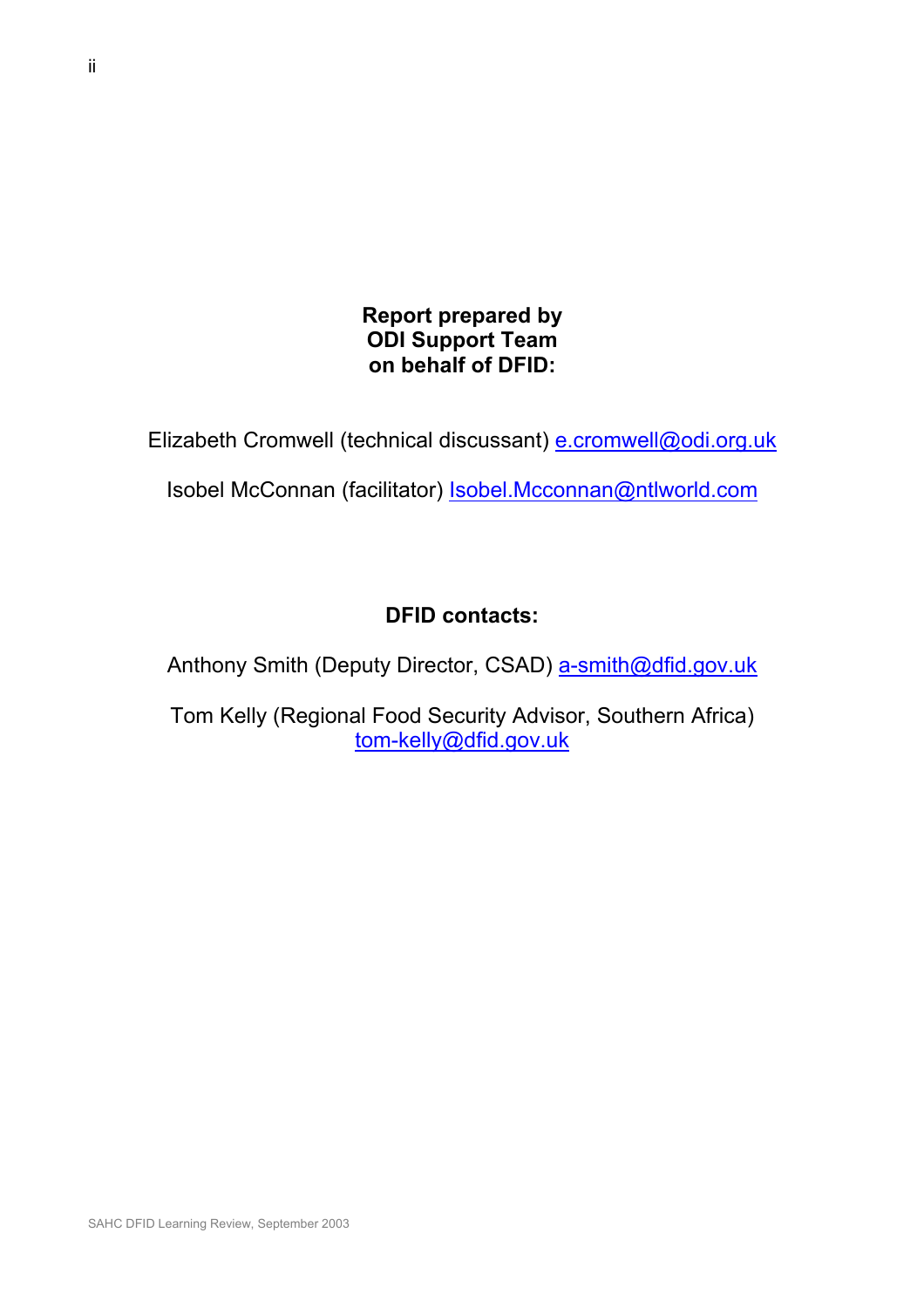# **ACRONYMS**

| AAR          | <b>After Action Review</b>                                    |
|--------------|---------------------------------------------------------------|
| <b>ALNAP</b> | Active Learning Network for Accountability and Performance in |
|              | <b>Humanitarian Action</b>                                    |
| <b>APD</b>   | <b>Africa Policy Dept</b>                                     |
| <b>CHAD</b>  | <b>DFID Conflict &amp; Humanitarian Affairs Department</b>    |
| CO           | <b>DFID Country Office</b>                                    |
| <b>DBS</b>   | <b>Direct Budget Support</b>                                  |
| <b>DFID</b>  | Department for International Development, UK                  |
| <b>ECHO</b>  | European Commission's Humanitarian Aid Office                 |
| <b>HROD</b>  | Human Resources Operations Department                         |
| <b>ISP</b>   | <b>Institutional Strategy Paper</b>                           |
| LR.          | Learning Review                                               |
| <b>MIS</b>   | <b>Management Information Systems</b>                         |
| <b>NAO</b>   | <b>National Audit Office</b>                                  |
| <b>NGO</b>   | Non Governmental Organisation                                 |
| ODI          | <b>Overseas Development Institute</b>                         |
| <b>PRSP</b>  | <b>Poverty Reduction Strategy Paper</b>                       |
| <b>SADC</b>  | Southern Africa Development Community                         |
| <b>SAHC</b>  | Southern Africa Humanitarian Crisis                           |
| <b>UNCAP</b> | UN Consolidated Appeal Process                                |
| <b>UNCD</b>  | United Nations Commonwealth Department                        |
| <b>UKREP</b> | UK Representative                                             |
| <b>VAC</b>   | <b>SADC Vulnerability Assessment Committee</b>                |
|              |                                                               |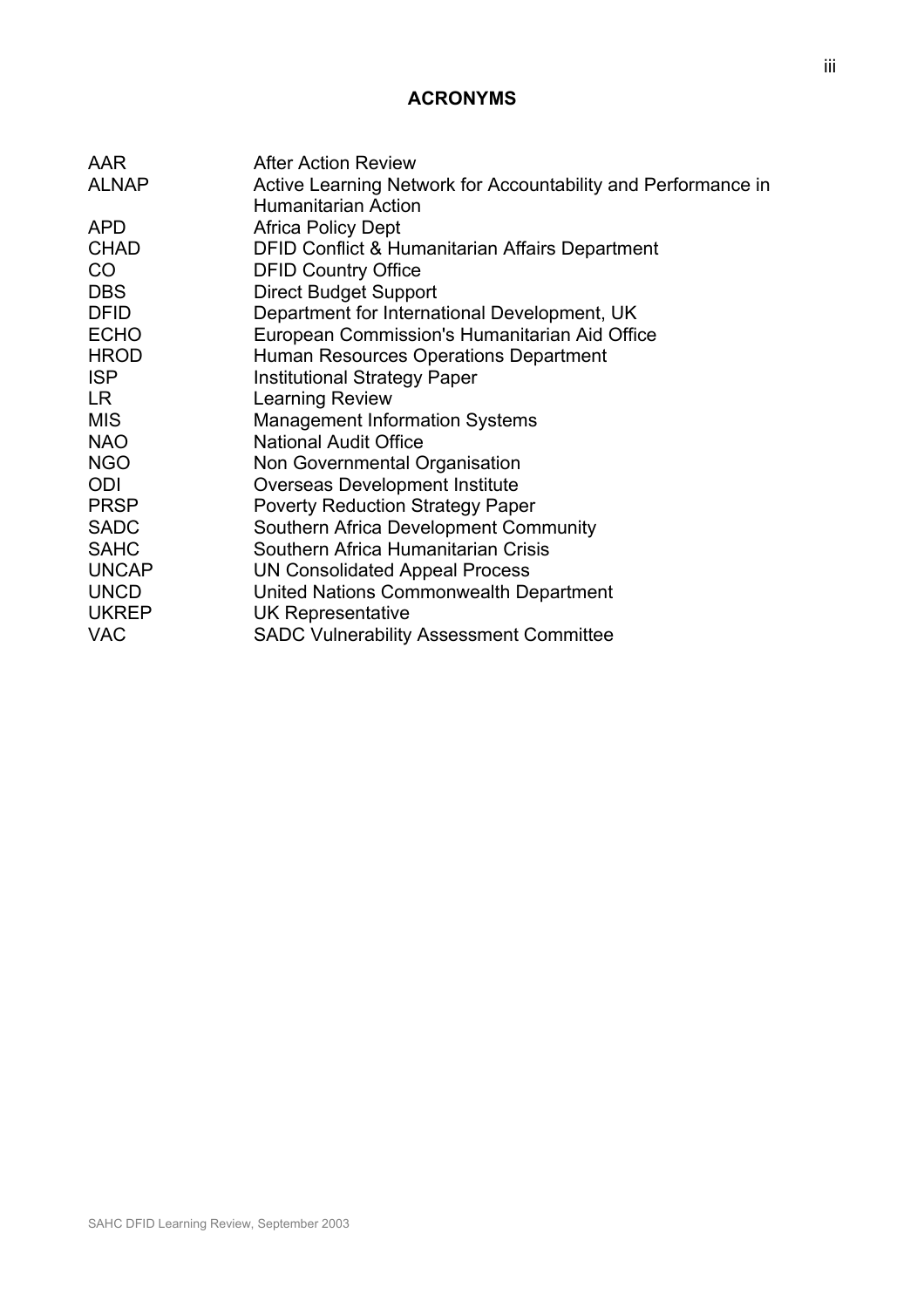|                                                            | <b>CONTENTS</b>                                                                       |    |
|------------------------------------------------------------|---------------------------------------------------------------------------------------|----|
| 1.                                                         | <b>BACKGROUND</b>                                                                     | 1  |
| 2 <sup>1</sup>                                             | <b>KEY LEARNING POINTS</b>                                                            |    |
| 3 <sub>1</sub>                                             | RECOMMENDED ACTIONS                                                                   | 3  |
| ANNEX 1: CONDUCTING A LEARNING REVIEW<br>6                 |                                                                                       |    |
| ANNEX 2: DFID SAHC LEARNING REVIEW: RECORD OF PROCESS<br>8 |                                                                                       |    |
| ANNEX 3: DFID SAHC LEARNING REVIEW: TIMETABLE<br>12        |                                                                                       |    |
| 13<br>ANNEX 4: DFID SAHC LEARNING REVIEW: PARTICIPANTS     |                                                                                       |    |
|                                                            | ANNEX 5: DFID SAHC LEARNING REVIEW: FULL TRANSCRIPT OF OUTPUTS<br>[Internal Use Only] | 14 |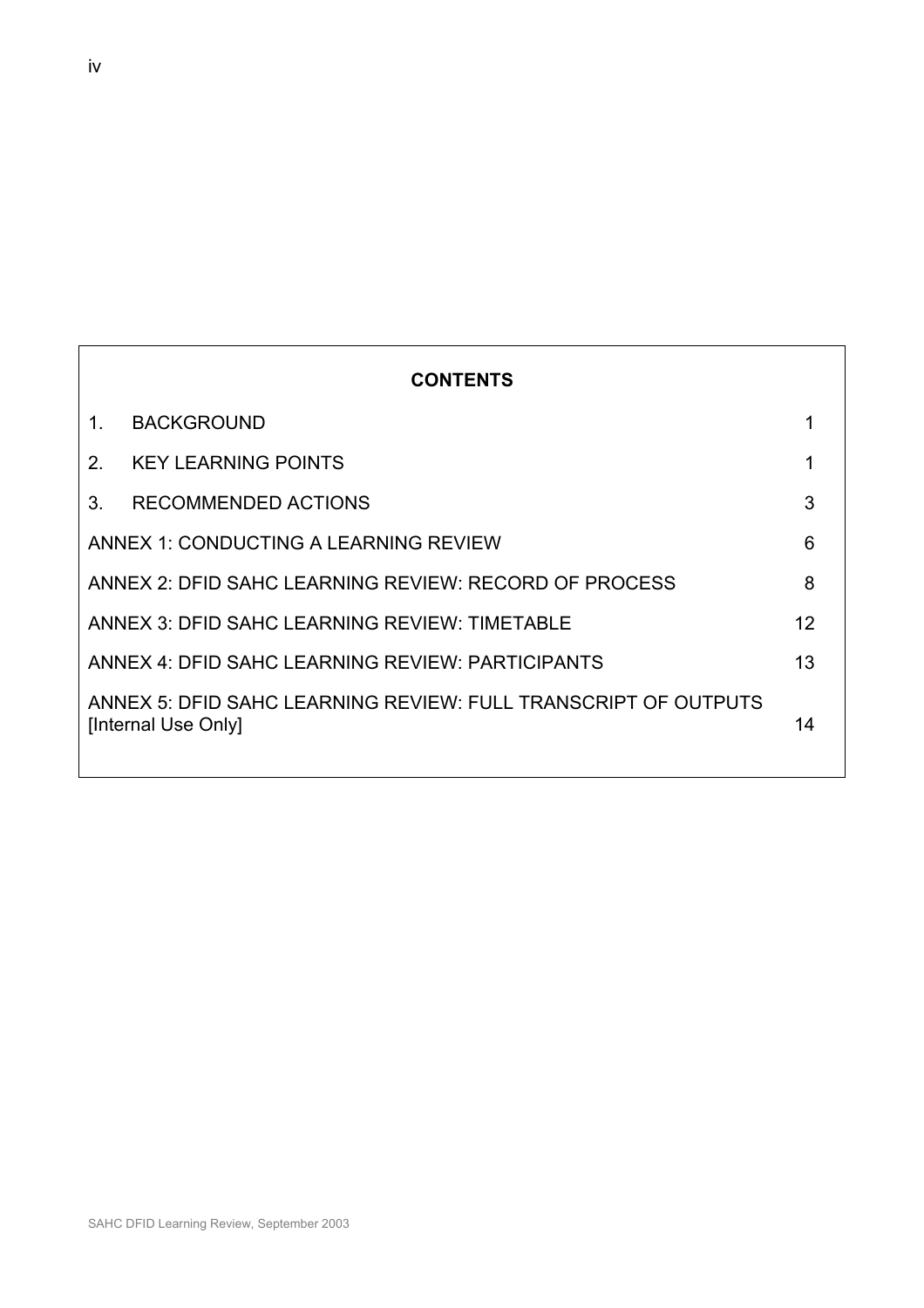## **1. BACKGROUND**

1. DFID is estimated to have spent in the region of  $E$  120 million on responding to the recent humanitarian crisis in Southern Africa. From a response of this size and scope, there are bound to be lessons that can be learnt. It is appropriate for DFID to capture and build on these lessons as quickly as possible, which the time-frame and objectives of a full evaluation do not permit. In addition, this will help DFID respond to issues raised in the National Audit Office report on improving DFIDís response to humanitarian emergencies; the International Development Committee report on the humanitarian crisis in Southern Africa; and the current development of DFIDís Hunger & Vulnerability Strategy for Southern Africa.

2. In order to capture this learning, DFID Africa Division adapted the techniques of After Action Review (AAR) to conduct a Learning Review of DFID's response to the Southern Africa humanitarian crisis. The **objective** of the Learning Review, as defined by DFID Africa Division and confirmed by participants, was to learn immediate lessons from the Department's handling of the Southern Africa humanitarian crisis with a view to:

- modifying DFID's current (2003-4) emergency response in the region;
- improving DFID's response to any future crises in the region<sup>1</sup>;
- contributing to DFID's longer term planning for development in the region.

3. This report presents the **recommended actions** generated by the Review. Further information about **conducting a Learning Review** is available in Annex 1; and about the **specific focus, outputs and feed back** on the DFID SAHC LR in Annex 2. Annex 5, which is for DFID internal use only, is a transcription of the **intermediate learning outputs** recorded during the Review meeting. This documents the rich information shared during the LR about what went well with DFID's response to the humanitarian crisis in individual countries and across the region, what didnít go so well, and the learning points and recommended actions from this experience.

4. DFIDís Learning Review process was supported by a team from the Overseas Development Institute who advised and consulted on method and focus and prepared separately-available resource documents in support of the Review<sup>2</sup>. DFID Africa Division intends to share in various internal and external fora the learning captured during the Review regarding both Review *process* and recommended *actions*, and will review progress with recommended actions in mid-2004.

## **2. KEY LEARNING POINTS**

5. A Learning Review process requires a clear focus in order to generate learning and action points. Normally, the focus is on the objectives set for the activity, i.e. in this context on the objectives set for DFIDís response to the SAHC. However, perhaps because the SAHC was a slow-onset crisis and the triggers and operational context varied significantly

**Tandor**<br><sup>1</sup> Including prevention measures.

<sup>2</sup> Slater, R (2003) *Chronology of the recent Southern Africa humanitarian crisis: international, regional and country responses* (with accompanying expenditure tables)

Clay, E (2003) *International and DFID response to the recent Southern Africa humanitarian crisis: selected issues from reviews and evaluations*.

Cromwell, E and I McConnan (2003) *DFIDís response to the Southern Africa humanitarian crisis: Learning Review purpose, objectives and key issues*.

These documents are available from l.goldberg@odi.org.uk.

SAHC DFID Learning Review, September 2003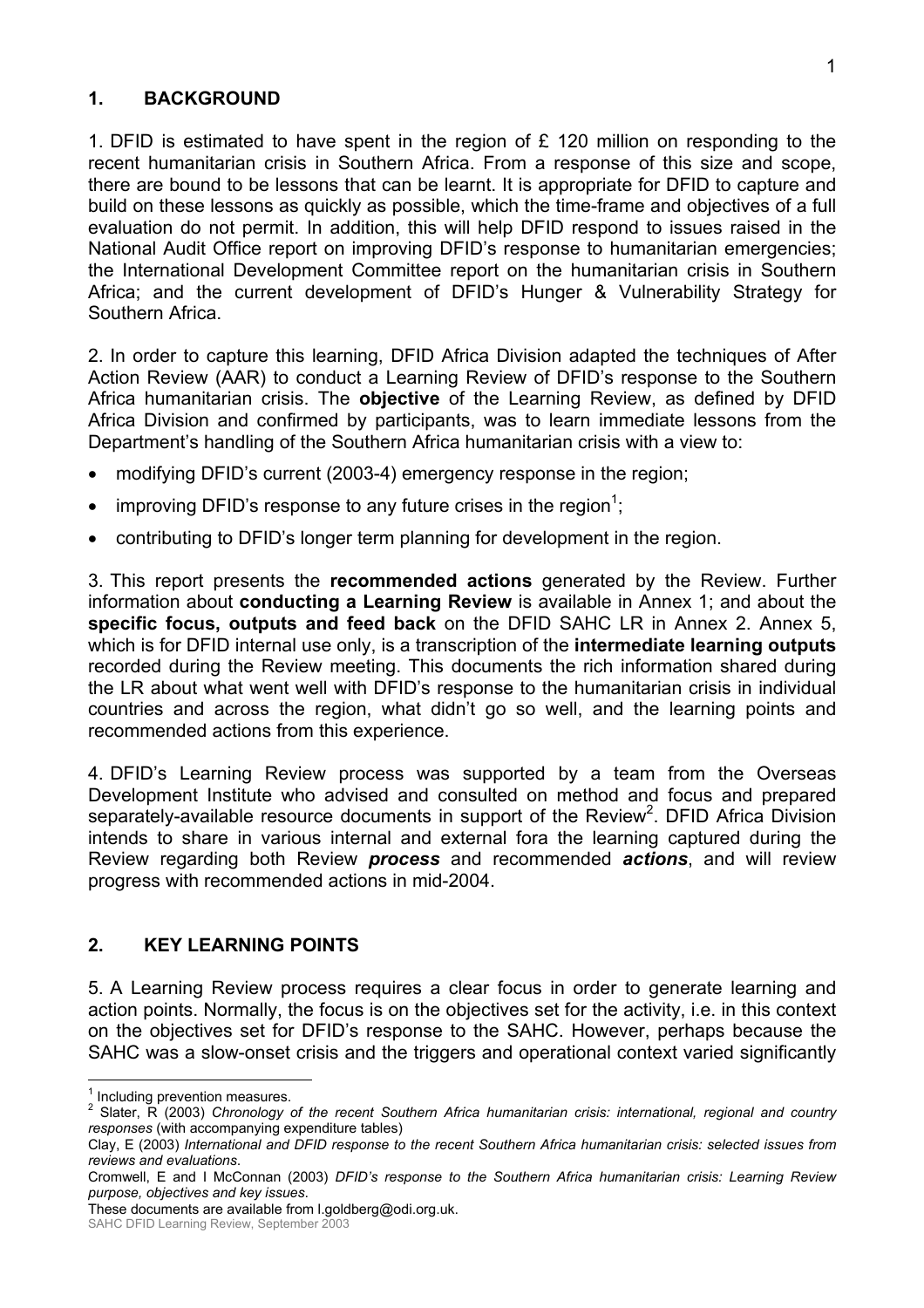across the six countries involved, DFID did not set out unified explicit objectives for all staff to work to (for more on DFIDís objectives see Annex 5). Therefore, for this Learning Review **key issues** on which to focus were identified instead through a prior email consultation with invitees and a plenary discussion at the start of the review event. The identified issues fell into three groups:

- **Information** because lack of confidence in and comparability between estimates of need and impact hampered response;
- The **operational context** of the response because there are lessons to be learnt relating to the comparative advantage of different stakeholders, channels, etc;
- **DFIDís internal systems** because there are lessons to be learnt about office procedures, comparative advantage of and relationships between different parts of the organisation, and functions such as provision of information.

6. The influence of HIV/AIDS and the changing nature of vulnerability in the region were acknowledged to be important issues that cut across all these groups. After the event, it was recognised that, largely due to shortage of time, the Learning Review did not sufficiently discuss these overarching issues and related "big picture" questions concerning the nature of the crisis (was it a crisis? did it affect the region uniformly or differently in each country? What was the relative significance of food production failure and increasing vulnerability?) and the response (proportionality, content). It may be possible to take these up in DFIDís planned January 2004 Southern Africa policy forum.

7. What follows here is a summary of key learning points from the Review. The "rich pictureî learning from the Review is transcribed in Annex 5.

8. DFID experience in responding to SAHC varied significantly between countries and between parts of the organisation: in hindsight, it appears that whilst there was a set of common systemic factors (poor economic growth, the HIV/AIDS pandemic, declining governance) pushing the countries across Southern Africa towards crisis, **the specific crisis triggers and the operational context for response** – and therefore the appropriate shape of donor response – were significantly different. Contrast Mozambique and Zimbabwe, for example: in the latter, the nature of the land reform programme implemented from 2000 onwards was a significant trigger and constraints in political relations between government and donors meant NGOs played a large part in the response; whereas in Mozambique, there remain doubts as to whether the marginally reduced availability and access to food in harvest years 2001 and 2002 constituted a crisis, and in any case government had well developed disaster preparedness plans and response networks. Comparing any other combination of countries in the region reveals equally disparate circumstances.

9. The **private commercial sector and NGOs appear to have had comparative advantage** over the UN agencies **in some response activities**: NGOs in achieving effective grass-roots distribution quickly; and the commercial private sector in significantly cheaper domestic imports of food which could have sourced the response more costeffectively in a number of countries, government regulations permitting. Thus one learning point concerns the possibility of funding a range of response channels in addition to the UN CAP, which for the SAHC absorbed a very significant proportion of DFID's response.

SAHC DFID Learning Review, September 2003 10. DFID country programmes would welcome more guidance regarding resources they can expect from CHAD and how to assess, prepare for and deal with slow-onset emergencies. DFIDís decisions about when and at what scale to respond in future slow-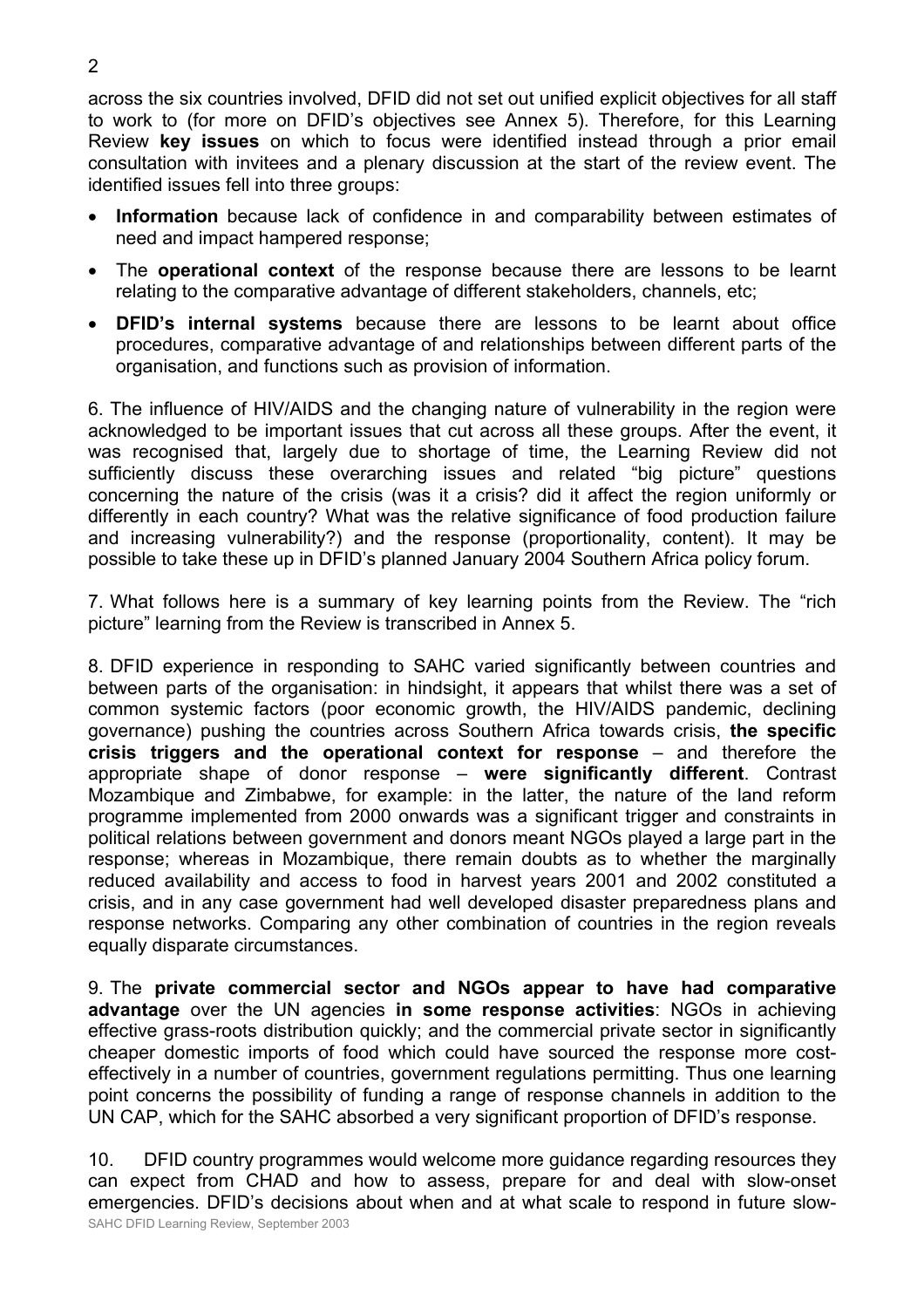onset crises would be assisted by the development of internal guidelines similar to those that already exist for rapid-onset disasters<sup>3</sup>. DFID will address this as part of the follow-up to this Learning Review.

11. **Questions about the adequacy and accuracy of early warning information and vulnerability assessments** are a common feature of ex-post analyses of humanitarian crises and certainly **apply in relation to SAHC**. Addressing information failures requires long-term commitment from governments and donors (to maintaining early warning systems through the good years as well as the bad) and inter-agency agreement on indicators to be used and on collection methods<sup>4</sup>. A complicating factor in the case of SAHC has been the need to develop rapidly indicators which take account of the impact of the HIV/AIDS pandemic on vulnerability and therefore on the appropriate form and channels for humanitarian response. An additional lesson from SAHC has been the need to devote resources not only to the collection and analysis of information, but also to its dissemination, to inform parliament, press, NGO and other constituencies about DFIDís analysis and response. It is worth noting, however, that optimal information for humanitarian decision-making is increasingly recognised as something of a holy grail and the challenge may better be specified as "How can we make the best decisions with the available information?".

12. Looking ahead, there is increasing recognition that the SAHC marked a watershed in the development trajectory in Southern Africa and **there cannot be a return to ìbusiness as usualî**, i.e. the development strategies that donors and governments have been following in the region over the last two decades. Specifically, it appears that there will need to be explicit commitment and resources devoted to what is becoming known as "stabilization" (an important component of this being the provision of safety nets for a significant proportion of the population for a substantial period of time), which at present is the "missing middle" in the relief to development transition.

# **3. RECOMMENDED ACTIONS**

13. The following recommended actions were identified during the Review by participants, recorded for the three separate planning horizons on which the Review focussed.

 $\overline{a}$ 3 CHAD (2003) *Responding to Rapid Onset Disasters: Guidance for Overseas UK Posts and Governors Offices* Department for International Development. 4

For more on this, see Schofield, R (2001) "New technologies, new challenges: information management, coordination and agency independence*î Humanitarian Exchange* No.21

SAHC DFID Learning Review, September 2003 (http://www.odihpn.org/pdfbin/newsletter021.pdf); Darcy, J and C-A Hoffmann (2003) "Humanitarian needs assessment and decision-makingî *HPG Briefing* No.13 (http://www.odi.org.uk/hpg/papers/hpgbrief13.pdf)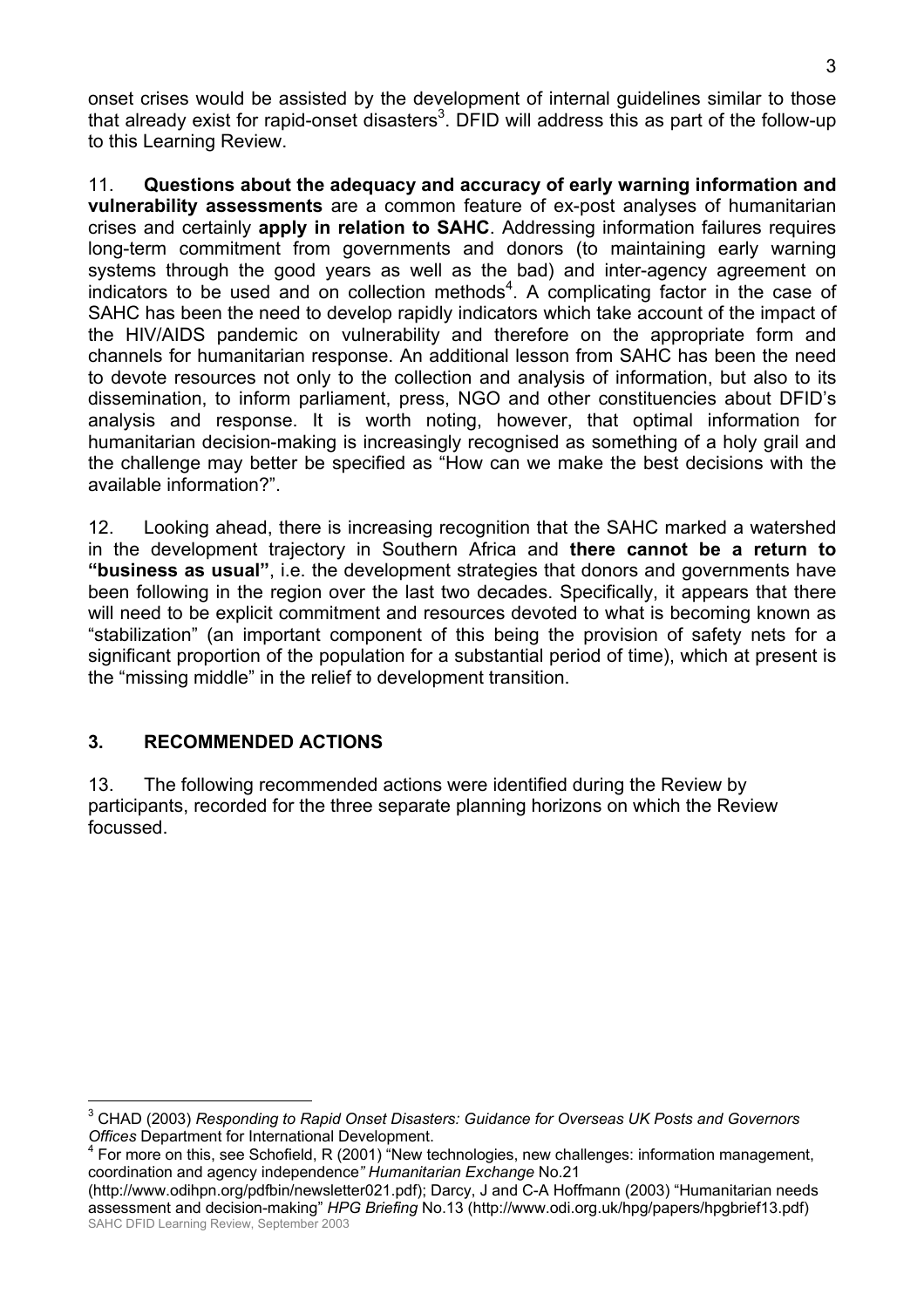| <b>Action</b>                                                                                                                                                                                                                                     | Who                                                                                          | When                                                  |  |  |  |
|---------------------------------------------------------------------------------------------------------------------------------------------------------------------------------------------------------------------------------------------------|----------------------------------------------------------------------------------------------|-------------------------------------------------------|--|--|--|
| Response to current crisis (2003-04)                                                                                                                                                                                                              |                                                                                              |                                                       |  |  |  |
| <b>Information needs:</b>                                                                                                                                                                                                                         |                                                                                              |                                                       |  |  |  |
| 1. Review DFID information needs about current<br>operation                                                                                                                                                                                       | A Smith/T Kelly                                                                              | by 30 October                                         |  |  |  |
| 2. Review & make better use of mechanisms for<br>monitoring price/market information, incl.<br>identifying gaps                                                                                                                                   | T Kelly with country offices<br>& regional trade<br>programme in partnership<br>with FEWSNET | By November                                           |  |  |  |
| <b>DFID systems:</b>                                                                                                                                                                                                                              |                                                                                              |                                                       |  |  |  |
| 3. Brief MPs/UK Press in November on current<br>Southern Africa crisis (concert timing with NAO<br>Review, Select Committee visits)                                                                                                               | A Smith/T Kelly<br>Press office                                                              | By November                                           |  |  |  |
| <b>Operational context:</b>                                                                                                                                                                                                                       |                                                                                              |                                                       |  |  |  |
| 4. Feed Southern Africa CO views into DFID<br>position on UN CAP Review                                                                                                                                                                           | Tom Kelly with COs                                                                           | Check date                                            |  |  |  |
| 5. Arrange further dialogue with South African<br>authorities                                                                                                                                                                                     | A Smith/Tom Kelly/<br>Sam Sharpe                                                             | Oct/Nov                                               |  |  |  |
| Preparedness for future crises in Southern Africa                                                                                                                                                                                                 |                                                                                              |                                                       |  |  |  |
| <b>Information needs:</b>                                                                                                                                                                                                                         |                                                                                              |                                                       |  |  |  |
| 6. COs to map available information systems,<br>quality, gaps, and identify needs                                                                                                                                                                 | COs, Tom Kelly to compile                                                                    | mid-2004                                              |  |  |  |
| 7. Agreed programme for continued support<br>through SADC Secretariat and national<br>governments for development of monitoring<br>systems to collect and analyse information on<br>and indicators of poverty, vulnerability,<br>programme impact | Tom Kelly and CO<br>programmes                                                               | mid-2004                                              |  |  |  |
| 8. Agree TORs for study on HIV/AIDS links with<br>nutrition and possibly other humanitarian issues                                                                                                                                                | APD/Policy Division &<br><b>CHAD</b>                                                         | End 2003                                              |  |  |  |
| 9. Review outcomes of SADC and country GM<br>policy development                                                                                                                                                                                   | Tom Kelly with COs and<br><b>Policy Division</b>                                             | mid 2004                                              |  |  |  |
| 10. Review support for FIVIMS                                                                                                                                                                                                                     | <b>Policy Division</b>                                                                       | Tbc in<br>consultation with<br><b>Policy Division</b> |  |  |  |
| 11. Review available information on<br>infrastructure bottlenecks and mitigation<br>measures                                                                                                                                                      | <b>Yusaf Samiullah with APD</b><br>and COs                                                   | End 2003                                              |  |  |  |
| <b>DFID systems:</b>                                                                                                                                                                                                                              |                                                                                              |                                                       |  |  |  |
| 12. Consult on TORs for Africa-Division wide<br>Humanitarian Unit <sup>5</sup> with mix of appropriate skills                                                                                                                                     | Anthony Smith                                                                                | End Oct 2003                                          |  |  |  |
| 13. Agreement on work programme & ToR for<br>CHAD/APD guidance on handling slow-onset<br>emergencies                                                                                                                                              | CHAD/Humanitarian<br>Unit/APD                                                                | By end Dec 2003                                       |  |  |  |
| 14. Prepare pro-forma for support from CHAD                                                                                                                                                                                                       | <b>CHAD</b>                                                                                  | End Oct                                               |  |  |  |
| 15. Propose Africa Division debate on need to<br>ensure country programmes take account of<br>vulnerability/ stabilisation/safety nets/disaster<br>contingency planning in programming (note                                                      | A Smith, Dougie Brew and<br><b>CHAD</b>                                                      | Oct 2003                                              |  |  |  |

 5 Proposed to be established within Africa Division during 2004.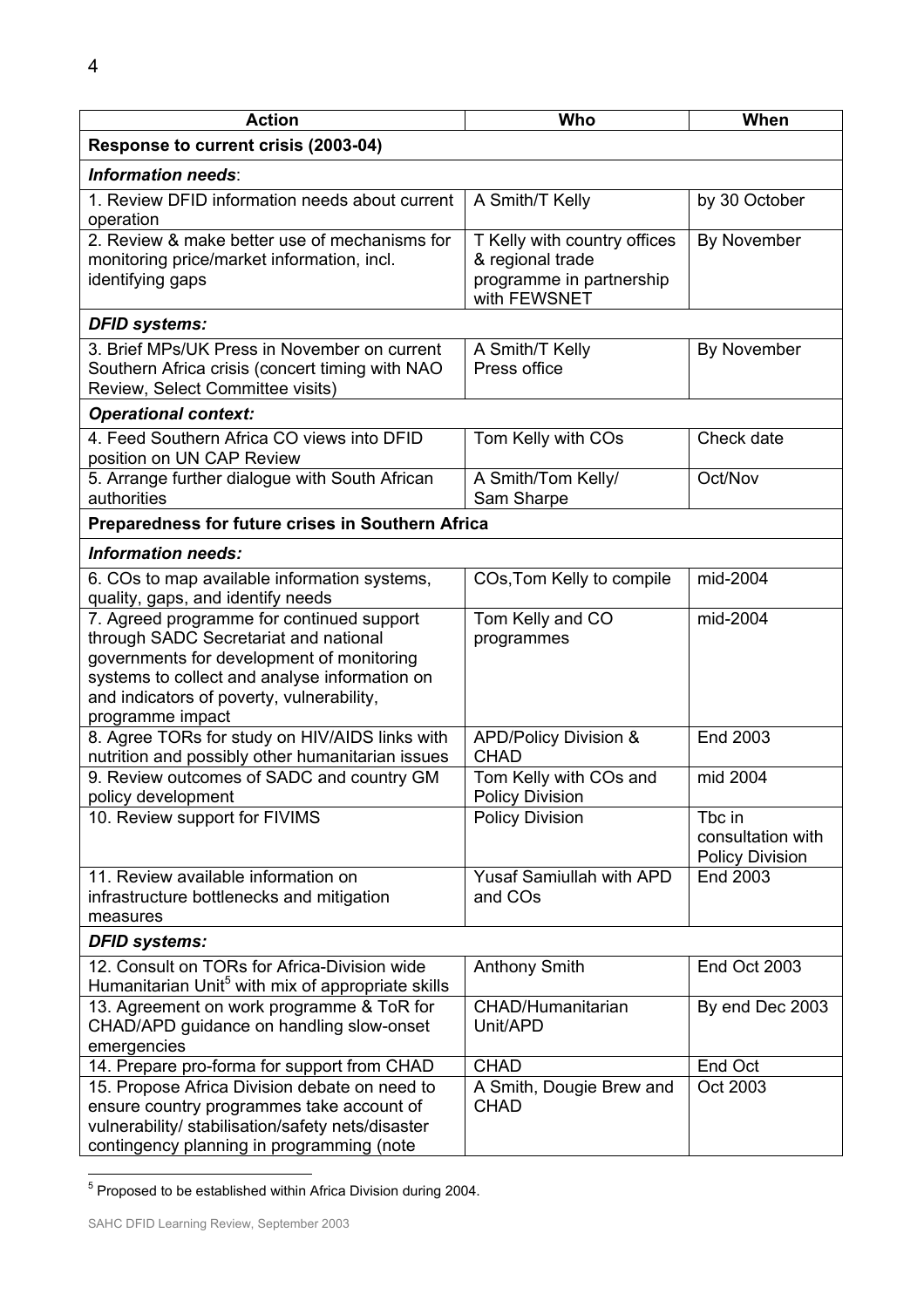| <b>Action</b>                                                                                                                                                                                                                                                                                                                                                                                 | Who                                                           | When               |
|-----------------------------------------------------------------------------------------------------------------------------------------------------------------------------------------------------------------------------------------------------------------------------------------------------------------------------------------------------------------------------------------------|---------------------------------------------------------------|--------------------|
| implications for DBS strategy; Country<br>Assistance Programmes; PRSPs, etc.)                                                                                                                                                                                                                                                                                                                 |                                                               |                    |
| 16. Develop proposal for ensuring country office<br>contingency and preparedness planning<br>including:<br>• Needs<br>• Responsibilities                                                                                                                                                                                                                                                      | A Smith, Humanitarian Unit                                    | First 1/4 2004     |
| 17. Establish separate MIS codes for<br>humanitarian spends country by country                                                                                                                                                                                                                                                                                                                | A Smith, Richard Dewdney                                      | <b>By Feb 2004</b> |
| 18. Establish list/database of experienced DFID<br>staff to advise, guide future response                                                                                                                                                                                                                                                                                                     | <b>CHAD with HROD</b>                                         | End Mar 2004       |
| 19. Establish mechanism for information<br>exchange and assessment of proportionality<br>across Africa Division on humanitarian actions                                                                                                                                                                                                                                                       | Humanitarian Unit                                             | During 2004        |
| 20. Establish guidelines on information<br>management for Ministers, media and MPs,<br>including targeted information to MPs on "what<br>is a crisis", media response strategy (contact<br>with NGO press teams), monthly press briefings                                                                                                                                                     | Humanitarian Unit                                             | During 2004        |
| <b>Operational context:</b>                                                                                                                                                                                                                                                                                                                                                                   |                                                               |                    |
| 21. Review responsibilities and mechanisms for<br>consultation with and roles of stakeholders<br>(NGOs, private sector, government agencies,<br>South Africa, ECHO etc) and prepare guidance                                                                                                                                                                                                  | Humanitarian Unit                                             | During 2004        |
| 22. Prepare proposal for UNDP support to<br>SADC and governments to update disaster<br>management plans - plus regular audit                                                                                                                                                                                                                                                                  | Tom Kelly, Country Offices                                    | November           |
| 23. Africa Division input to ISP Reviews with UN<br>agencies                                                                                                                                                                                                                                                                                                                                  | A Smith, D Brew with<br>CHAD, COs, UNCD,<br><b>UKREP Rome</b> | On-going           |
| DFID's planning for long term development in Southern Africa                                                                                                                                                                                                                                                                                                                                  |                                                               |                    |
| <b>DFID systems:</b>                                                                                                                                                                                                                                                                                                                                                                          |                                                               |                    |
| 24. Hold DFID policy forum to discuss links to<br>vulnerability and programme responses,<br>including:<br>• Need for clarity & policy agreement;<br>• encouraging country take-up of these issues<br>and include them in country assistance<br>planning;<br>• encouraging cross country learning, e.g. on<br>safety nets;<br>• taking a regional overview of regional food<br>markets issues. | A Smith                                                       | Jan 2004           |
| 25. Address within DFID Hunger & Vulnerability<br>Strategy:<br>• Support for analysis of regional food supply<br>and reserves, market measures;<br>• Support for development of monitoring and<br>impact analysis in PRSPs related to<br>vulnerability (VAC contribution);<br>• Strengthen strategy for influencing SADC on<br>hunger and vulnerability issues.                               | Tom Kelly                                                     | Jan 2004           |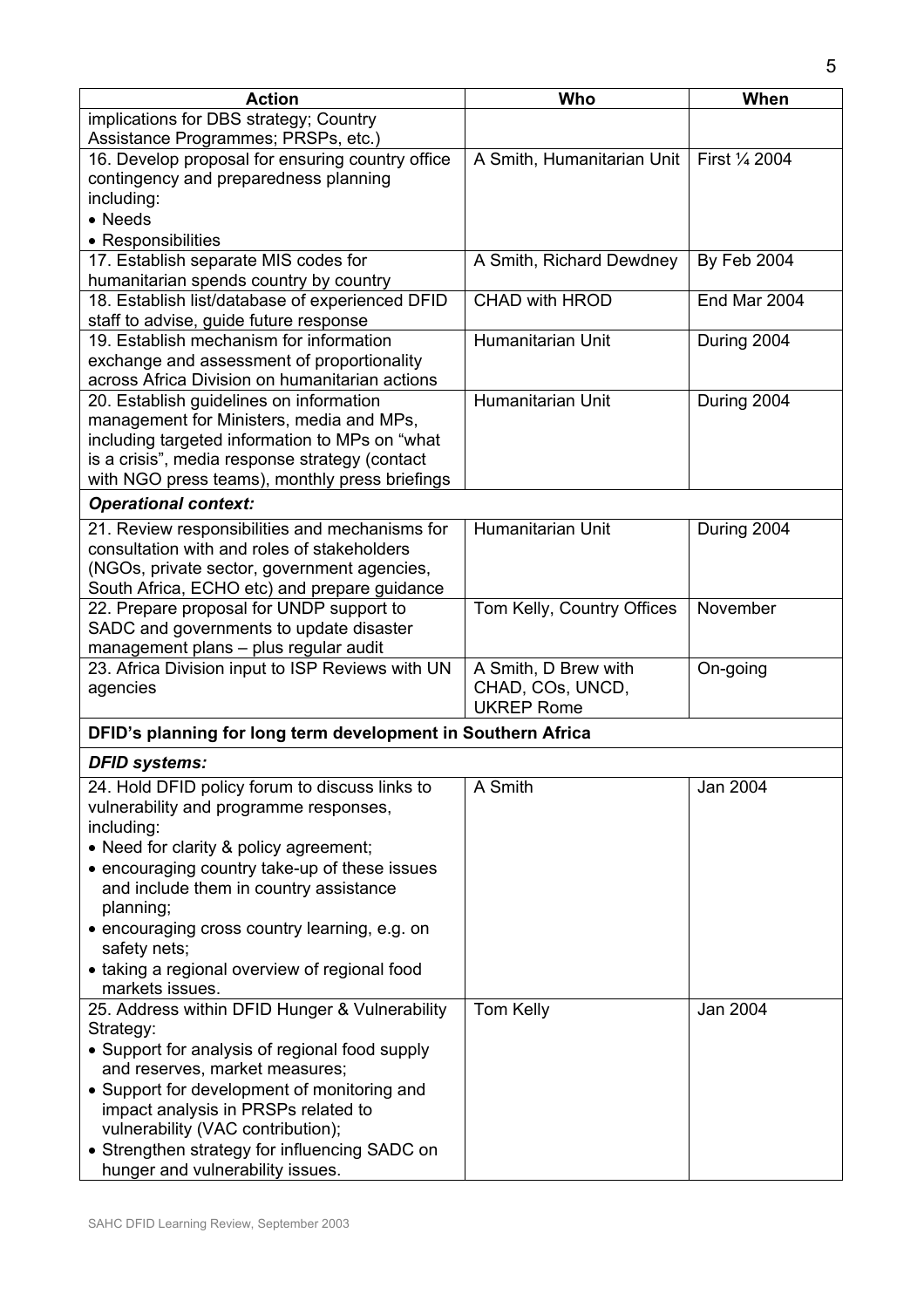# **ANNEX 1: CONDUCTING A LEARNING REVIEW**

A1.1 The process for the Learning Review was based on an adaptation of After Action Review  $(AAR)^6$  and is outlined in Diagram A1.1.



**Diagram A1.1 Model for the Learning Review**

A1.2 This approach was chosen because it has been shown to provide a simple, clear structure that enables complex issues to be explored and "unpacked", in a way which moves the discussion forward to identify learning and specific recommendations for the future. A Learning Review is not an evaluation since it does not make judgements about effectiveness. At its best, it is an inclusive and participatory process that generates new perspectives and shared understandings of the events under discussion.

A1.3 A Learning Review discussion is structured around the following questions:

- What did we intend to do? The group recaps on the objectives of the programme under review.
- What actually happened? Participants recap on what happened sharing perspectives in order to establish an agreed understanding of what took place is important before moving into discussion of issues. For example, this might include confirming key events or agreeing on the definition of a particular issue.

 $\overline{a}$ 

<sup>6</sup> For more on AAR, see Sexton, R and McConnan, I. *A comparative study of After Action Reviews in the context of the Southern Africa Crisis.* www.alnap.org which also includes case studies of the experience of the British Red Cross, ALNAP and World Vision in using and adapting After Action Review.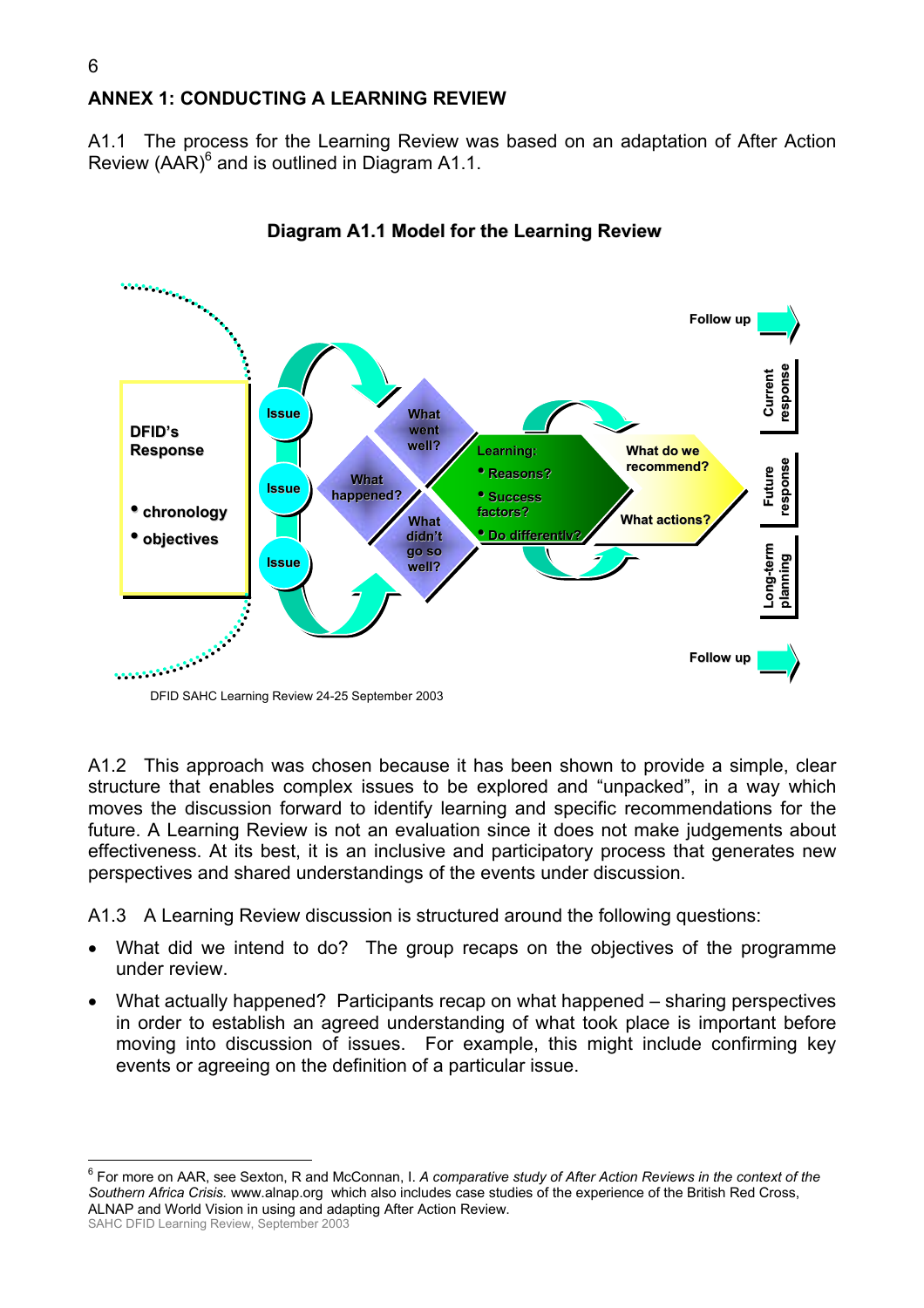- What worked? What went well? When these points have been captured, the group is asked for the reasons behind these successes, and their recommendations for the future.
- What didnít go well? What went wrong? What was difficult? Again, the group discusses and records the reasons, and what can be learnt. Given what we know now, what will we do differently next time? What advice would we give to colleagues / a similar team in the future?
- What actions do we now recommend? The group records specific recommendations, who will be acting on these and by when.

A1.4 After the review, the written record  $-$  in this case, this report  $-$  is verified by participants and disseminated to internal and external stakeholders as appropriate.

#### **Method for DFID SAHC Learning Review**

A1.5 In this Learning Review, the above discussion of the three identified key issues took place in small working groups. Groups visited each of three "issue stations" in turn, where the outputs of the structured discussion were recorded on flip charts. Discussions were moderated and recorded by an "issue facilitator" who stayed with the issue station while the groups rotated, in order to be able to summarise and add to the thinking of the previous group. This "carousel process" meant that everyone (except the issue facilitator) had the opportunity to discuss each of the issues in turn.

A1.6 The issue facilitators recorded people's views of "what worked well" and "what didn't work so well" on separate sheets. Learning points were elicited from this information and recorded, followed by identification of recommended actions (facilitators notes are transcribed in full in Annex 5).

A1.7 Recorded learning points and recommended actions were then viewed by the full group to be checked for accuracy and achievability. Finally, action points were consolidated and organised into three groups relevant to:

- DFIDís response to current crisis (2003-04);
- DFIDís preparedness for future crises in Southern Africa; and
- DFIDís planning for long-term development in Southern Africa.

and responsibilities and time-frame were added by the full group for each recommended action (listed in full in Section 3 of this report).

A1.8 See Annex 2 for participants feedback on the Learning Review process and outcomes.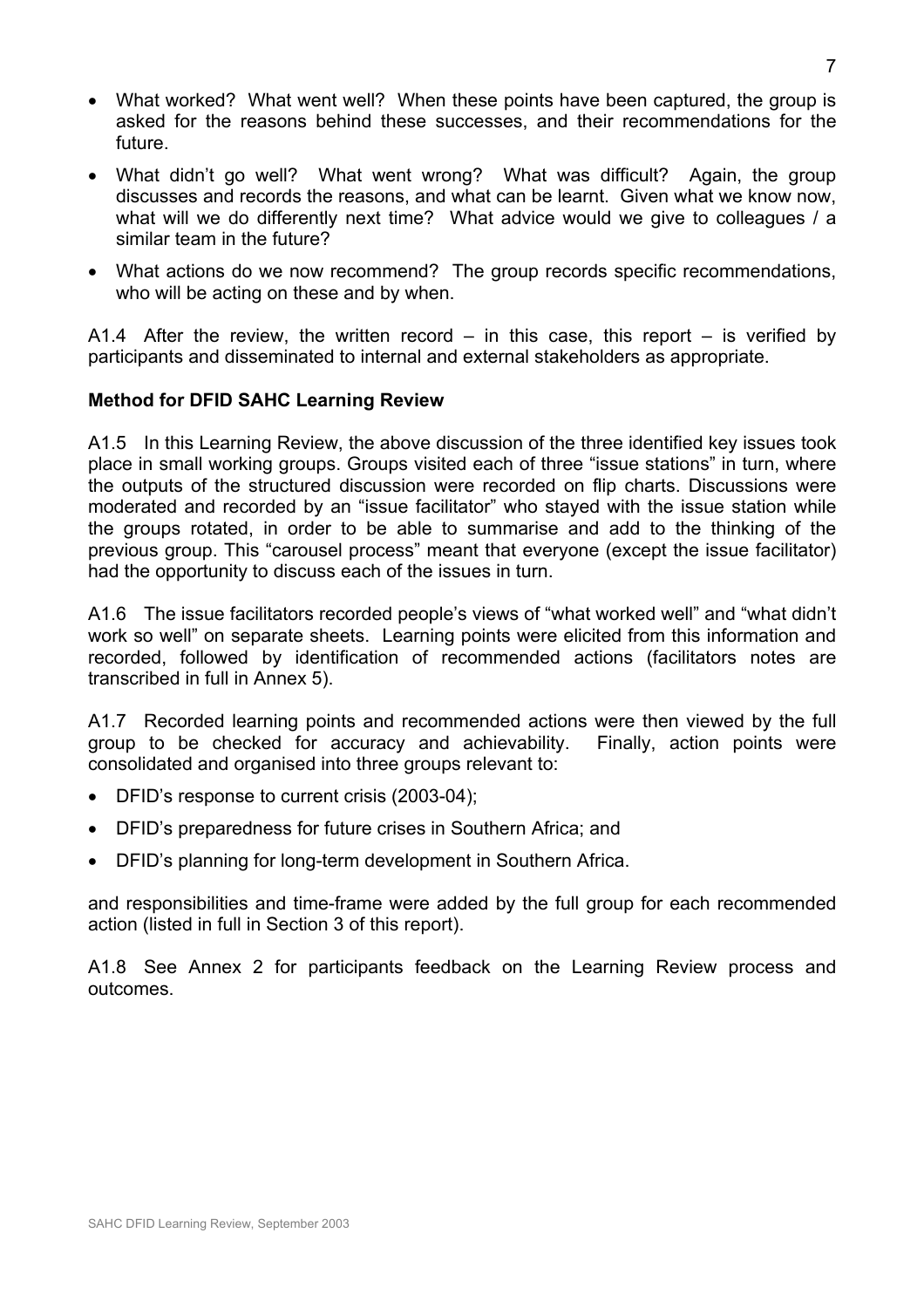# **ANNEX 2: DFID SAHC LEARNING REVIEW: RECORD OF PROCESS**

A2.1 This Annex records the purpose, objectives, outputs and follow-up agreed for the DFID SAHC Learning Review; participantsí expectations and feedback; and observations on process from the ODI support team.

## **Purpose, objectives, outputs and follow-up**

A2.2 The broad **purpose** of a Learning Review is to enable staff and the organisation as a whole to improve their performance by reflecting on, and learning from, past experience.

A2.3 The **objective** of this Learning Review, as defined by DFID Africa Division and confirmed by participants, was to learn immediate lessons from the Department's handling of the Southern Africa humanitarian crisis with a view to:

- modifying DFID's current (2003-4) emergency response in the region;
- improving DFID's response to any future crises in the region<sup>7</sup>;
- contributing to DFID's longer term planning for development in the region.

A2.4 All past and present DFID staff involved in the Department's response to the SAHC were invited to participate in the Learning Review. Starting two months prior to the Review event, DFID Africa Division and the ODI support team conducted an e-mail consultation amongst invitees to establish the desired outputs from the Learning Review and three key issues for discussion during the Review event (see Section 2 of this report). The ODI support team prepared a series of documents $^8$  to resource the discussions.

A2.5 The fact that DFID staff involved in the crisis were not asked to work to a unified set of objectives from the start of the response (for more on objectives, see Annex 5) meant that the Learning Review could not follow the standard AAR approach of discussing outcomes *in relation to* agreed objectives. This generated diverse discussions and perhaps underlined the country-specific nature of the SAHC (see Section 2 of this report).

A2.6 The Review event was limited to 1  $\frac{1}{2}$  days, which curtailed the time available for sharing understanding of "what happened", discussing "big picture" lessons relating to development trajectories in Southern Africa, and checking and confirming recommended actions.

A2.7 The **output** of the Learning Review was a series of action points for each objective generated through discussion of the three key issues that had been identified through the advance email consultation with invitees and then modified by participants.

A2.8 **Follow-up** to the Learning Review was agreed as follows:

• this report to be circulated to Minister, Permanent Secretary, DG Regional Programmes, Head of Africa Division, Africa Division and CHAD staff, stressing the importance of establishing an Africa Division Humanitarian Unit;

<sup>&</sup>lt;sup>7</sup> Including prevention measures.

<sup>&</sup>lt;sup>8</sup> Slater, R (2003) *Chronology of the Southern Africa humanitarian crisis 2001-03: international, regional and country responses* (with accompanying expenditure tables)

Clay, E (2003) *International and DFID response to the Southern Africa humanitarian crisis 2001-03: selected issues from reviews and evaluations*.

Cromwell, E and I McConnan (2003) *DFIDís response to the Southern Africa humanitarian crisis: learning review purpose, objectives and key issues*.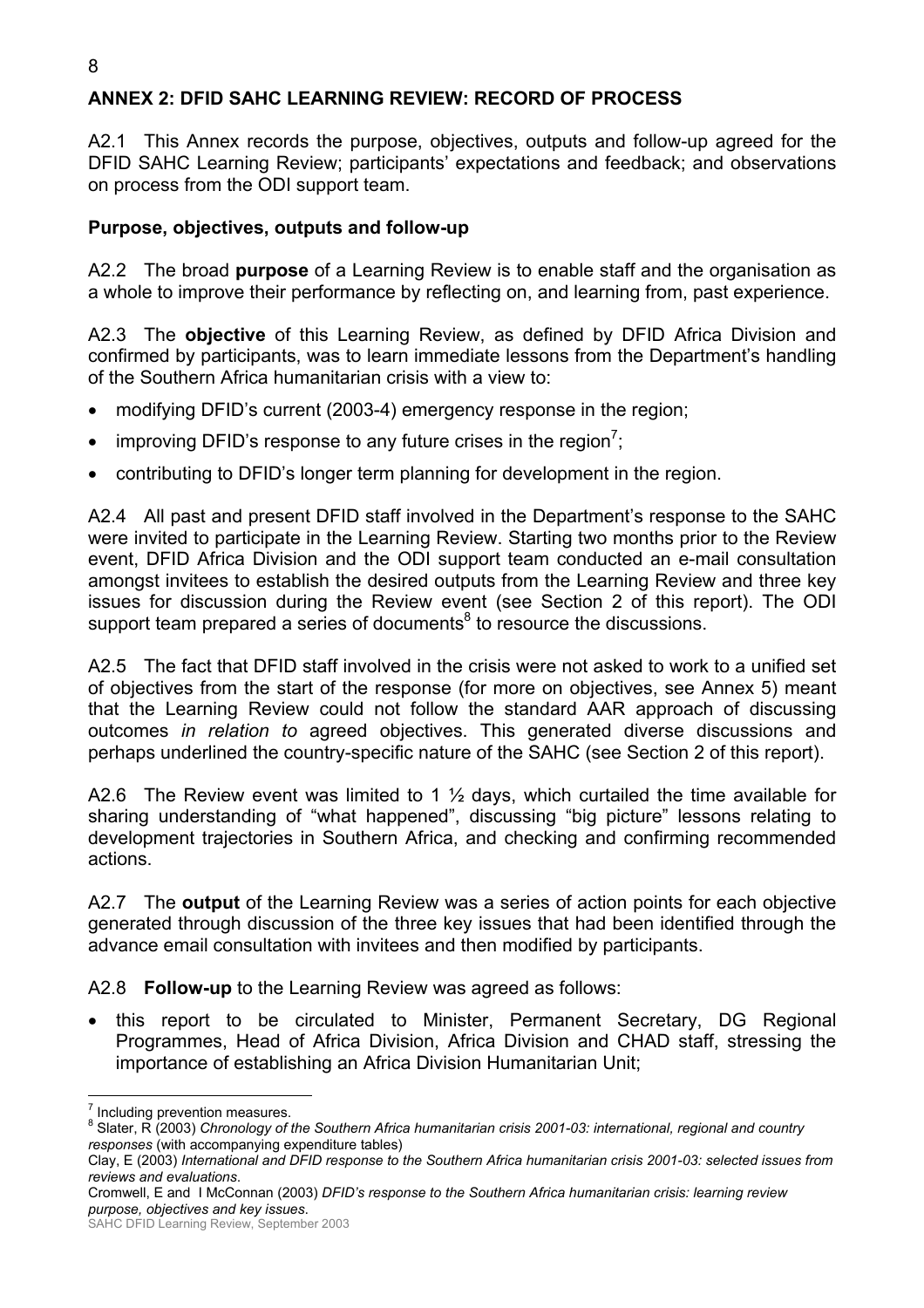- Anthony Smith to provide a short article on process, lessons and recommendations to ALNAP (the Active Learning Network for Accountability and Performance in Humanitarian Action) for circulation amongst its member organisations, who are drawn from the international humanitarian sector;
- DFID to Review progress with recommended actions in mid-2004.

#### **Participants' Expectations and Feedback**

#### **Summary of expectations of the Learning Review**

A2.9 Participants saw the Learning Review as a potential opportunity to reflect, share experience and identify lessons about:

- What constitutes an appropriate, proportionate response in slow-onset emergencies;
- What information is needed, what the triggers should be for a response, and what systems can support this;
- How to close the gap between humanitarian response and development, and the need to recognise stabilisation as a key phase;
- The implications of a changed context in Southern Africa (governance, HIV/AIDS etc);
- How to move forward on issues of HIV/AIDS, vulnerability, planning for stabilisation and development;
- How to interface with key partners and governments;
- What links in terms of learning and experience need to be made with other regions.

#### **Feedback on the Learning Review**

A2.10 Feedback at the close of the event indicated a consensus that the Learning Review had been useful and positive. Participants noted in particular that the Review had enabled a frank and open exchange of ideas, knowledge and experience. While the process was broadly thought to have worked, the main complaint was a lack of sufficient time, in particular for discussion of learning and recommended actions.

A2.11 Suggested improvements included: ensuring that the time allocated for the Learning Review is realistic, and including plenary sessions that set the Review in its wider context and enable fuller discussion of underlying structural issues.

A2.12 It was also suggested that the Learning Review represents the start of a process of dialogue, which will need to be both continued and followed up.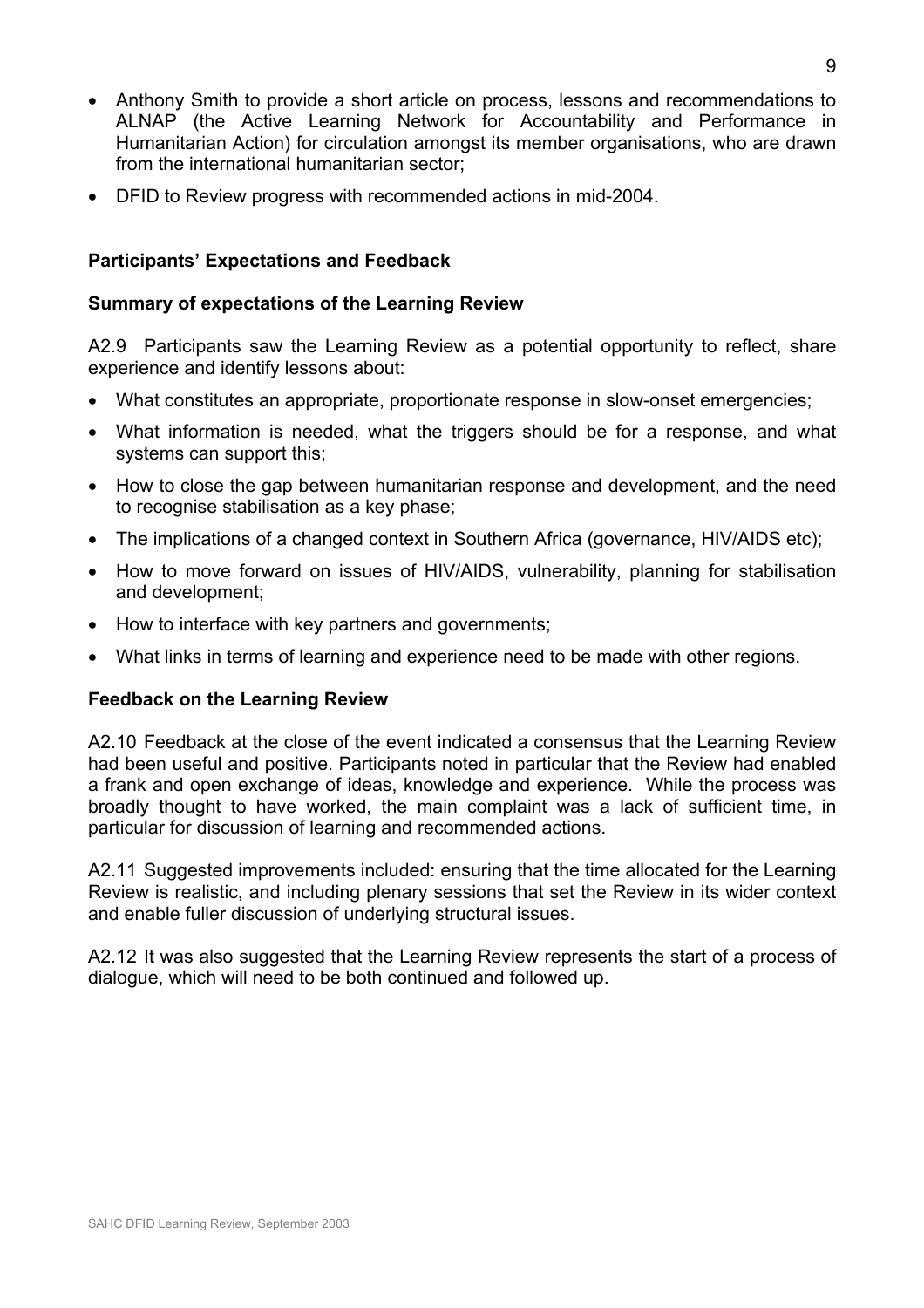10

# **Table A2.1: Summary of verbal and written feedback on Learning Review process**

#### **Worked well:**

- **Good opportunity to come together, share ideas and experience, and reflect**
- **A free, frank and dynamic discussion and exchange of ideas by practitioners**
- Grateful to be able to join this group
- The method allowed experience to be shared and access to knowledge
- The carousel groups were interesting and the carousel process worked well
- Could have achieved more (of course!) but produced many good action points
- Pleased positive that CHAD will be taking forward actions
- This is the start of a process must follow up
- There's further to go to get a change in thinking
- The first time to analyse ourselves, we should continue to do this and keep the dialogue open
- Feel confident that we have good plans and arrangements
- Facilitation  $-$  a good job
- Good pre-meeting preparation of documents which will continue to be of use to DFID later

#### **How to improve it:**

- **Could have done with further half or full day**
- **Too rushed, especially at the end, when the most important decisions were being taken.**
- Distillation of lessons learned resulted in a loss of the quality of the arguments. Recommendations too condensed.
- More time to articulate recommendations would have meant some learning points would not have been lost
- Time to review actions in light of what worked / didn't work
- The actions may need another iteration
- More HIV focus re actions / what worked
- The meeting should have been more clearly "set in context"
- The first session should have been on the bigger picture
- Original structure good<sup>9</sup>. Possibly needn't have given so much scope for group to change it!
- More plenary sessions with clearer focus for break out groups
- Not sure how much value added by carousel approach discussions lost the buzz the third time round
- Issue facilitators were not party to discussions of the other two groups' issues
- Facilitation needed a "harsher hand" and to capture the random points
- Timing: should have been done closer to the time of the response

#### **Expectations that were not fulfilled:**

- A better understanding of the characteristics of the crisis, whether it was different, and what the longer term implications are
- Should look at proportionality in this kind of Review
- Didn't get to grips with wider issues
- Don't forget urban livelihoods

*Note*: **bold** indicates points repeated by a number of participants.

## **ODI Support Team's Recommendations**

A2.13 The Learning Review achieved its explicit objectives in that it generated specific action points with clearly allocated responsibilities and timing. An additional achievement of the Review was the building of relationships and a foundation for future dialogue and communication. This was made possible by bringing together for the first time a regionwide group of past and present DFID staff involved in the crisis, for a rich exchange of views, knowledge and experience.

A2.14 Our observation was that some needs and interests expressed during the meeting, particularly concerning discussion of lessons for longer-term development trajectories,

SAHC DFID Learning Review, September 2003 erd only consided the constant of the constant of the constant of the constant of the constant of  $9$  (Which devoted more time to initial discussion of shared understanding of what happened.)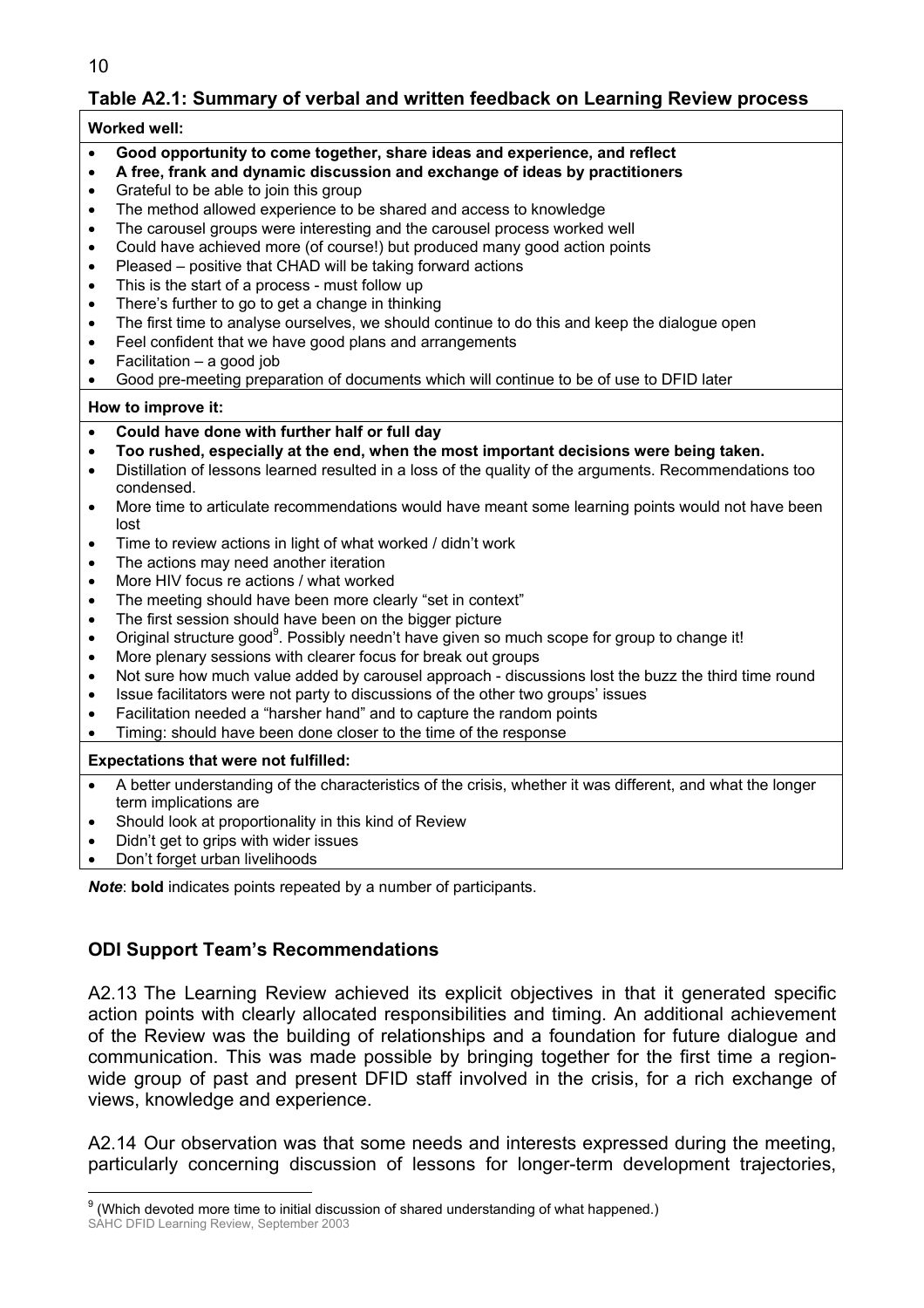could not be accommodated within the agreed objectives. Participants' feedback and our own observations suggest some areas for improvement, should a Learning Review be run again. We recommend that a future Learning Review could be improved by:

- A (small) **planning group** that represents the needs and interests of all groups of participants to advise/liaise with the team organising the event so that the process and focus meets all groups' requirements. Also to identify channels through which actions would be taken forward; agree roles and process for reaching agreement; participate in review of progress etc.
- Allow  $2 2 \frac{1}{2}$  days for the Review event, possibly limited to one or two key issues  $-$  as one participant observed, the time and costs required are small compared to those of the action under review.
- A substantial (half day?) discussion in plenary of **context and big issues**, as well as "what happened" (chronology) and objectives of the action under review.
- Followed by plenary discussion of **pre-agreed key issues** to identify "what worked" and "what didn't work so well", leading to categorisation of themes within each issue to provide focus for discussion by working groups.
- Small working groups identify **learning points and recommended actions** from the themes identified for one key issue each and then report back to plenary.
- Learning points and recommended actions viewed and amended in plenary (facilitated by technical support person), with emphasis on checking "read-across" from learning points to actions. May need more than one iteration.
- **Consolidation of action points** in table format to show allocation of responsibility and timeframe (by persons with authority to do so).
- Substantial time (min. half day) allocated to plenary **discussion and confirmation of action points**; agreement on **dissemination and follow-up**; and **feedback** on the Learning Review.
- Provide sufficient support staff with technical understanding of the key issues to act as **facilitators and rapporteurs** for plenary and working group discussions, to avoid the need to tie up participants. Also to ensure the full rich picture of discussions is documented.
- Recognise the need to **keep learning and communication channels open** after the Review event, and to **track and review implementation** of recommended actions over time.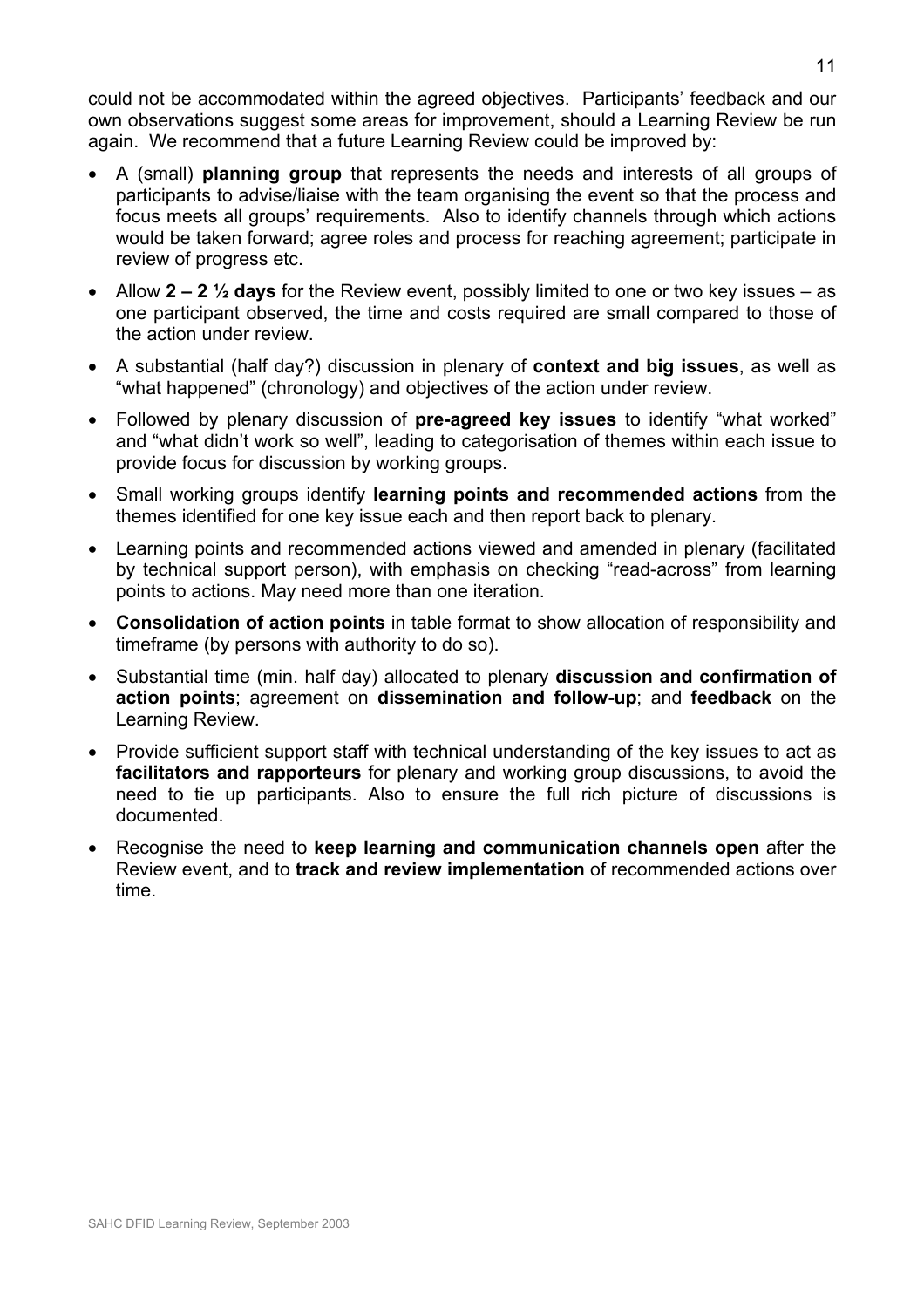### **ANNEX 3: DFID SAHC LEARNING REVIEW: TIMETABLE**

|                | <b>Wednesday 24 September</b>                                                                                                                                                                                                                                                                                                                                             |              | <b>Thursday 25 September</b>                                                                                                                                                                                                                                                                                                                                                           |  |
|----------------|---------------------------------------------------------------------------------------------------------------------------------------------------------------------------------------------------------------------------------------------------------------------------------------------------------------------------------------------------------------------------|--------------|----------------------------------------------------------------------------------------------------------------------------------------------------------------------------------------------------------------------------------------------------------------------------------------------------------------------------------------------------------------------------------------|--|
|                |                                                                                                                                                                                                                                                                                                                                                                           | 8.00         | Introduction to the day                                                                                                                                                                                                                                                                                                                                                                |  |
| 11.15          | Arrival and coffee                                                                                                                                                                                                                                                                                                                                                        | 8.15         | <b>Reviewing the key issues - continues</b>                                                                                                                                                                                                                                                                                                                                            |  |
| 11.30<br>12.15 | <b>Welcome and introductions</b><br>• How the Learning Review came about and the process to date<br>(AS/EC)<br>· Purpose, objectives, outputs, agenda (IM)<br>• Working together and roles<br>Mapping the crisis: chronology and DFID's objectives<br>• What happened? Key points in the chronology (EC)<br>• What were we trying to do? Objectives at key stages (HP/RH) | 11.00        | • Second and third rounds of discussion in groups<br>• Each group adds to the previous group's thinking<br>Break as agreed with the group<br>• Groups finalise the learning points and recommended actions for each<br>issue<br><b>Review of learning points and recommended actions</b><br>• The full group reviews and checks the outputs so far<br>• Discussion of proposed actions |  |
| 1.15           | Lunch                                                                                                                                                                                                                                                                                                                                                                     | 1.00         | Lunch                                                                                                                                                                                                                                                                                                                                                                                  |  |
| 2.15<br>3.00   | Prioritising the key issues for discussion<br>• Agree the key issues for discussion (EC)<br>• Process for discussions in groups ("carousel"); expected outputs (IM)<br><b>Reviewing the key issues</b><br>• First round of Learning Review discussions in groups<br>Tea and coffee available at 3.30pm                                                                    | 2.00<br>3.00 | <b>Agreement on actions to be taken</b><br>• Agree action points in relation to 1) the current response 2) future<br>response 3) food security planning<br><b>Next steps</b><br>• Report and verification<br>• Dissemination of results of the Learning Review<br>• Follow-up                                                                                                          |  |
| 5.15<br>7.00   | <b>Brief review of the day</b><br>Dinner                                                                                                                                                                                                                                                                                                                                  | 3.30<br>4.00 | <b>Feedback on the Learning Review</b><br><b>Close</b>                                                                                                                                                                                                                                                                                                                                 |  |